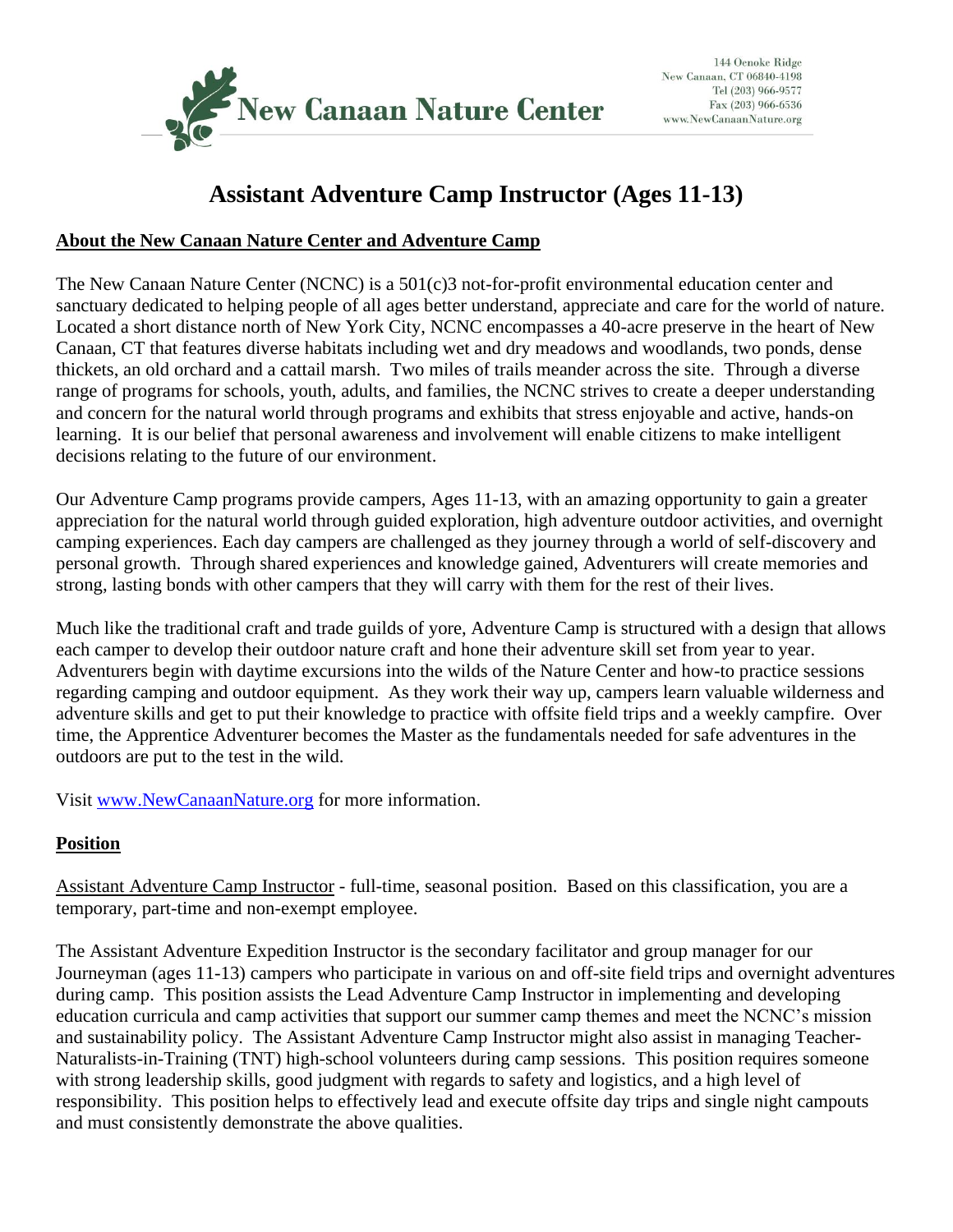

Previous camping and outdoor adventure experience leading trips is preferred.

# **Working Hours**

Monday through Friday, although some weekend work may be required. Typical operation hours of NCNC are from 8:30am to 4:30pm, except Thursdays which go to 8:30pm. Summer Camp schedule may require additional time beyond typical operation hours. Summer Camp season runs from approximately late June to mid-August, including as available All Camp Staff training (Summer Camp & Adventure Camp staff) the last week of May. Please check website for details on camp session schedule for this year.

## **Qualifications/Requirements**

*The Assistant Adventure Camp Instructor must:*

- A. Possess or be working towards a B.S./B.A. in Environmental Education, Biological Sciences, Education, Outdoor Recreation or other related field.
- B. Have at least one year prior experience in environmental/outdoor/adventure recreation education, formal and/or informal teaching, camps or similar experience working with children in a responsible and professional setting.
- C. Have at least one seasons of assistant experience leading adventure trips, and team building activities (*experience facilitating canoeing/kayaking, hiking, rafting preferred*)
- D. Have experience working with upper elementary/middle/high school students
- E. Be able to work well as part of a team and interact well with campers and their parents.
- F. Possess the physical ability to work actively in the outdoors in all weather conditions.
- **G.** Hold *or* be willing to obtain certification in the following: Wilderness First Responder (WFR) *preferred* or Wilderness First Aid, CPR/AED, Epi-pen/Medical Administration, Lifeguarding (with waterfront module), Small Water Craft (canoe or kayak**). If not current, must be willing to obtain valid certification prior to the start of the camp season.**
- H. Possess a valid driver's license and a clean driving record (*Copy of driving record(s) required*)
- I. Possess a valid health/vaccination record (*required*).
- J. Possess enthusiasm for working with children and a sense of humor
- K. Possess a passion for adventure in the outdoors.
- L. Be 25 years of age or older.

# **I. Program**

*Duties Include:*

- A. Quality Programming
	- i. Maintaining CT state standards for summer camp operation, assisting with camper forms and other paperwork as needed.
	- ii. Ensuring that programs and activities meet camp goals, as well as the nature center mission and sustainability policy.
	- iii. Working with the other Instructors, Lead Adventure Camp Instructor, Camp Counselors, Resident EE Staff, Camp Director, and other NCNC staff to provide high quality adventure education experiences to all NCNC Summer Camp participants and TNT volunteers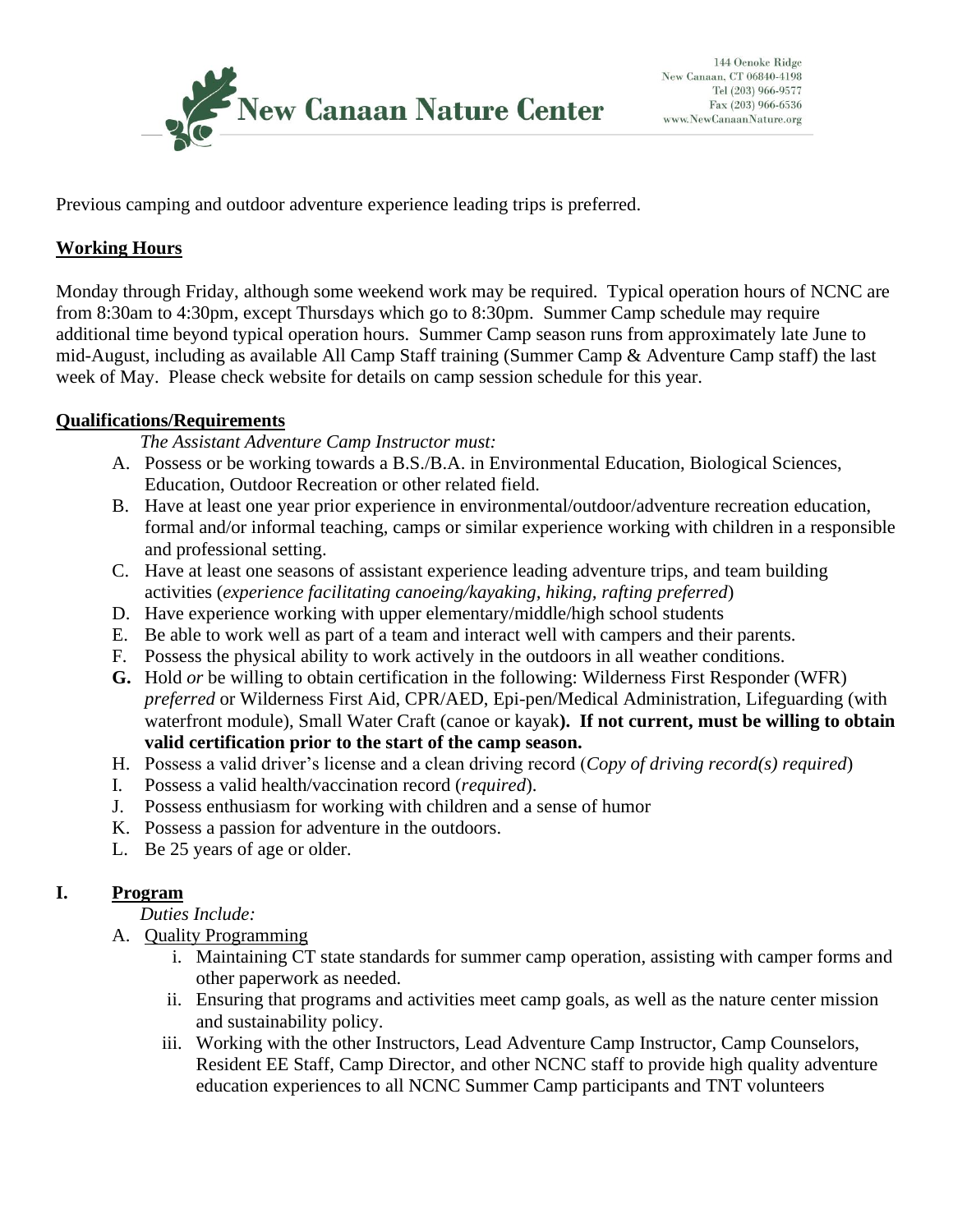

## B. Camp Curricula & Activities

- i. Helping to plan and lead interactive and interdisciplinary camp programs for campers Ages 11- 13 that focus on ecology and natural history, ecology, team building and adventure education while maximizing use of our outdoor classroom space and including field trip components.
- ii. Provide enthusiastic and innovative instruction teaching through hands-on and inquirybased methods that encourage exploration, awareness, appreciation, and stewardship of the natural environment.
- iii. Safely lead groups of up to 15 children in an outdoor setting and on offsite day field trips and expeditions while enacting solid group/behavior management protocols (handle camper adjustments in a caring and age-appropriate manner)
- iv. Helping with NCNC camping equipment maintenance, preparation, storage and inventory.
- v. Assist in the accurate check-in/check-out of campers and greeting parents.
- vi. Assist during snack and meal breaks, preparing food as necessary
- vii. Lead the entire camp in games, songs and activities as assigned by the Camp Director.
- viii. Handle/teach with captive wildlife as your training allows.

## C. Teacher-Naturalist in Training (TNT) Program

- i. Help to supervise all Teacher/Naturalist in Training (TNT) volunteers assigned to your camp group
- D. Coordination & Logistics
	- i. Coordinating with the Camp Director, Assistant Director, and Lead Adventure Camp Instructor for the implementation of logistical plans, curriculum development and transportation schedules.
	- ii. Help to increase sustainable and eco-friendly components of camp programs.
	- iii. Preparing and rationing the food for campouts and expeditions.
	- iv. Safely transporting participants to areas of activity in camp vans.

# **II. Camper Health and Safety**

*Duties Include:*

- A. Recognizing and appropriately responding to hazards and emergencies.
- B. Maintaining CT state youth camp standards for instructor to camper ratios.
- C. Encouraging the personal and social development of children.
- D. Observing children and reporting all accidents, significant illnesses, and/or signs of physical, emotional, or sexual abuse to the Camp Director.
- E. Supervising participants and ensuring the safety of all staff and campers.

# **III. Records**

*Maintain accurate records:*

- A. Update health and attendance records on a daily basis.
- B. Protect the confidentiality of the participant's records.
- C. Ensure proper records and storage for any camper medications within Medication protocol of camp.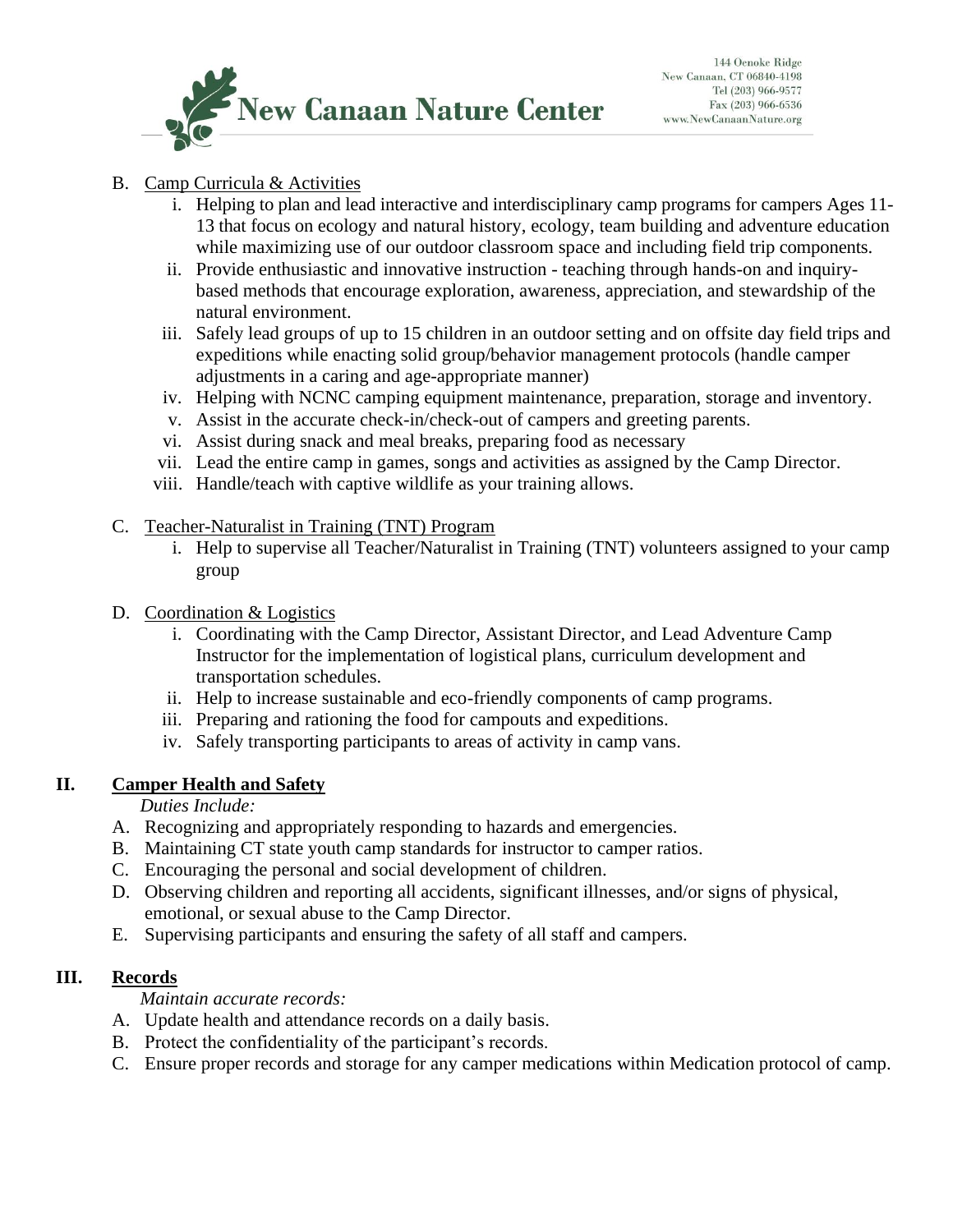

## **IV. Supervision and Support**

*Assistant Adventure Camp Instructor reports to the Camp Director and/or Assistant Director.* A. Work cooperatively with Lead Adventure Camp Instructor.

- B. Help supervise high-school interns assigned to your group through our Teacher-Naturalists-in-
- Training (TNT) program. C. Work with other Adventure Camp staff to maintain continuity and thematic connections throughout the Apprentice, Journeyman, and Master levels of Adventure Camp.

#### **V. Attendance**

*The Assistant Adventure Camp Instructor must:*

- A. Attend staff training & orientation prior to the start of camp.
- B. Attend all morning staff check-ins & afternoon staff debriefs when on-site.
- C. Attend all staff meetings (Monday mornings) and any other scheduled meetings when on-site.
- D. Complete the entire length of the summer as agreed upon in his/her contract.
- E. Realize this position is exempt from overtime unless approved in advance by Camp Director.
- F. Participate in and supervise day trips and overnight campouts and, if needed, fill in as a substitute for other Adventure Camp staff.

#### **VI. Miscellaneous**

*The Assistant Adventure Camp Instructor must be willing and prepared to assume other appropriate duties as assigned by the Camp Director.*

#### Assistant Adventure Camp Instructor (ages 11-13) *Essential Functions*

*It is essential that the staff member be able to:*

- Work the hours needed to fulfill duties (can go beyond typical 40 hour work week as needed and with approval of Camp Director).
- Assist campers in an emergency (fire, evacuation, illness, injury).
- Communicate effectively and positively with campers, parents, camp staff, NCNC staff and Camp Directors.
- Help supervise the safe loading and unloading of camp vans.
- Help to maintain accurate records and trip itineraries.
- Assist in coordinating logistics required for trips.
- Work with a diverse clientele and establish positive relations.
- Be energetic, enthusiastic and positive with a good sense of humor
- Provide supervision and support to the Lead Adventure Camp Instructor and other staff as needed.
- Possess strength and endurance required to maintain constant supervision of staff & campers.
- Appropriately respond to environmental, wildlife and other environmental hazards.
- Actively lead and participate in group activities (large and small).
- Be prepared to substitute for any other camp staff on short notice as needed.